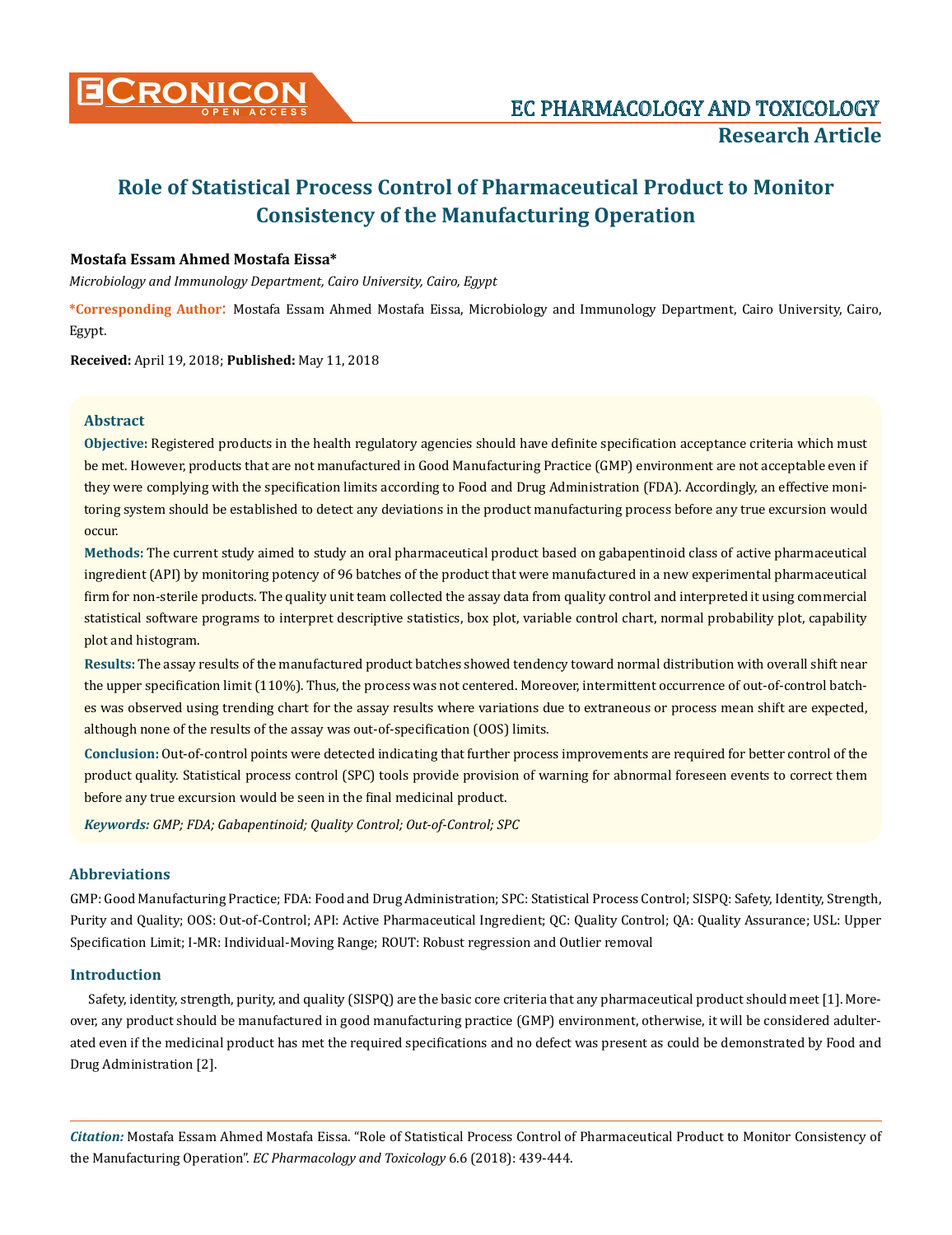440

Application and importance of Lean Six Sigma methodologies and quality tools have been addressed before by researchers in the pharmaceutical industry field in various aspects of the quality characteristics monitoring of the medicinal product during manufacturing processes [3].

The basic assumption (theory) that relates SPC with compliance to GMP is based on the following: 1- Product manufactured in GMP environment is crucial by regulatory agencies such as FDA [4]. Otherwise, the medicinal product is considered adulterated. 2- Manufacturing in GMP conditions means that the yielded product characteristics are consistent, reproducible, stable and predictable every time for every manufactured batch (FDA, 2015). 3- These characteristics are attainable when the manufacturing processing steps are done in a state of control each time with the same rules followed exactly as they should be done [5]. 4- When the operation is in control, the Shewhart chart should prove the normal process variability attributed to the common cause variation of the process [6]. Any deviation from the normal process can be detected in the trending chart "red dots" which could stem from special causes assignable to influential factors not related to the ordinary operation [7]. 5- Accordingly, standard operations which are deviated or modified will not be consistent with the other normal operations. This means variation within the process from batch to batch which is violation of GMP concept. 6- Out-of-control points "red dots" may indicate that the operation could lead to unpredictable outcome even if the product has met the specification limits (e.g. assay 90% - 110% for the assay of active pharmaceutical ingredient (API)) [8].

The present study aimed to investigate the product compliance to GMP through statistical process control (SPC) using selected product case based on a non-sterile oral solid product based on gabapentinoid class of API prepared in pharmaceutical form. SPC will show the current state of the process control, consistency, reproducibility, and stability over time.

## **Materials and Methods**

## **Materials**

A newly established pharmaceutical plant for non-sterile manufacturing has produced 96 batches of gabapentinoid class of API in pharmaceutical dosage form over one year from 2016 to 2017 [9].

## **Methods**

The assay of the active pharmaceutical ingredient and results collection were performed by quality control (QC) team of the new experimental firm (BPE facility). Data interpretation and analysis was done by quality assurance (QA) team (BPE facility).

#### **Statistical analysis**

Statistical analysis was performed using software programs. GraphPad Prism 6.01 was used for descriptive statistics. Box-and-whisker diagram, individual-moving range (I-MR) control chart, normal probability plot, capability plot and histogram were constructed using Minitab<sup>®</sup> 17.1.0. The use of these programs has been addressed before [10,11].

## **Results and Discussion**

Statistical analysis of gathered readings of 96 consecutive batches showed that they passed normality tests with mean; geometric mean and median values are very close accompanied with very low level of skewness [12]. However, the reading range covered 76% of the specification limit, with the greatest value very close to the upper specification limit (USL). These findings were demonstrated in table 1. Accordingly, the spreading of the normally distributed data is relatively high in relation to the specification window.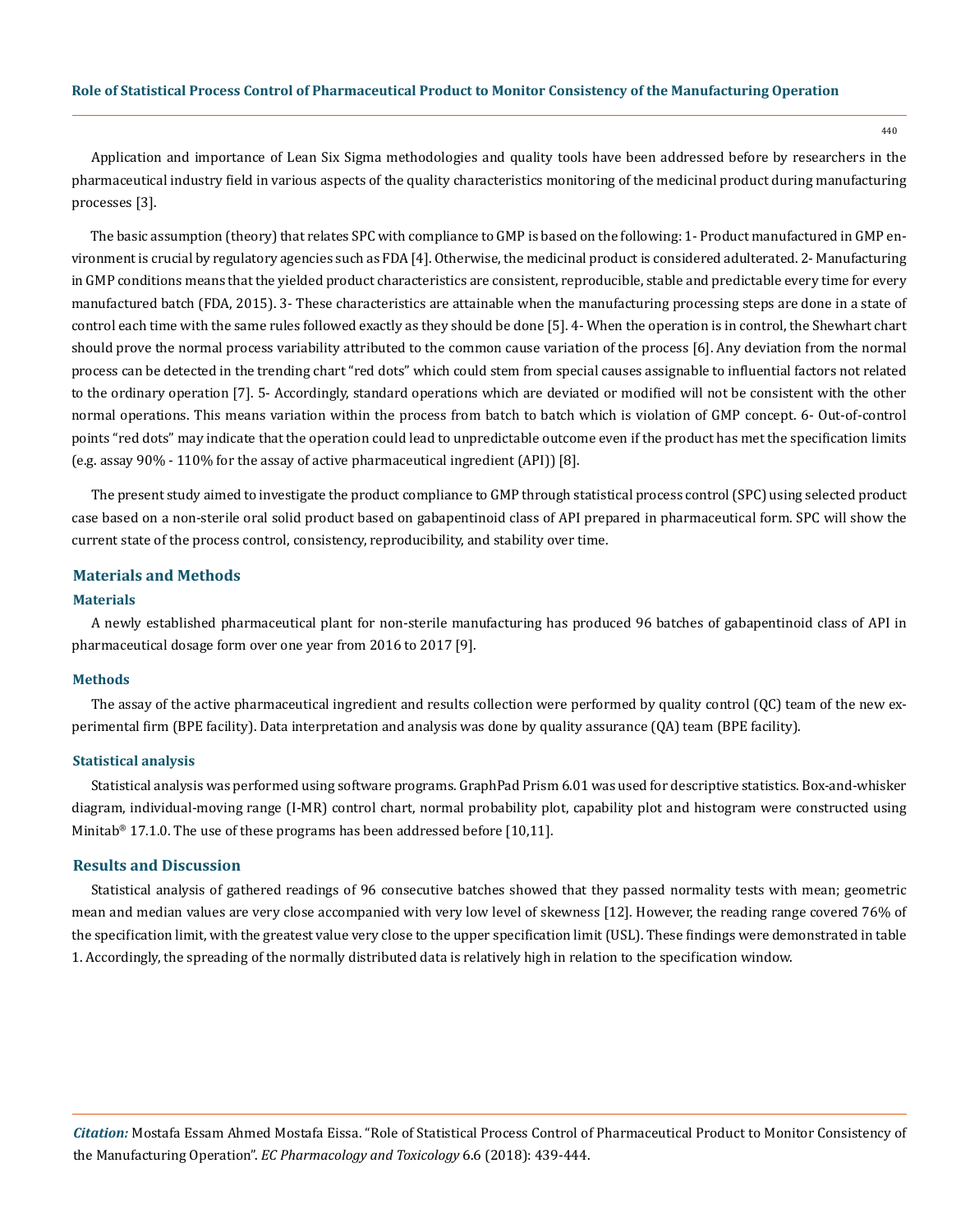| <b>Column Statistics</b>                    | <b>Assay of API*</b> |
|---------------------------------------------|----------------------|
| Number of values                            | 96                   |
|                                             |                      |
| Minimum                                     | 95.20                |
| 25% Percentile                              | 100.1                |
| Median                                      | 102.2                |
| 75% Percentile                              | 104.7                |
| Maximum                                     | 109.4                |
|                                             |                      |
| 10% Percentile                              | 98.32                |
| 90% Percentile                              | 106.5                |
|                                             |                      |
| Mean                                        | 102.3                |
| Std. Deviation                              | 3.143                |
| Std. Error of Mean                          | 0.3208               |
|                                             |                      |
| Lower 95% CI of mean                        | 101.7                |
| Upper 95% CI of mean                        | 103.0                |
|                                             |                      |
| Lower 95% CI of median                      | 101.3                |
| Upper 95% CI of median                      | 102.8                |
|                                             |                      |
| D'Agostino & Pearson omnibus normality test |                      |
| K2                                          | 1.330                |
| P value                                     | 0.5142               |
| Passed normality test (alpha = $0.05$ )?    | Yes                  |
| P value summary                             | ns                   |
|                                             |                      |
| Shapiro-Wilk normality test                 |                      |
| W                                           | 0.9904               |
| P value                                     | 0.7252               |
| Passed normality test (alpha = $0.05$ )?    | Yes                  |
| P value summary                             | ns                   |
|                                             |                      |
| KS normality test                           |                      |
| KS distance                                 | 0.06520              |
| P value                                     | 0.2000               |
| Passed normality test (alpha = $0.05$ )?    | Yes                  |
| P value summary                             | ns                   |
|                                             |                      |
| Coefficient of variation                    | 3.07%                |
|                                             |                      |
| Geometric mean                              | 102.3                |
| Lower 95% CI of geo. mean                   | 101.6                |
| Upper 95% CI of geo. mean                   | 102.9                |
|                                             |                      |
| Skewness                                    | 0.05186              |
| Kurtosis                                    | $-0.4857$            |
|                                             |                      |
| Sum                                         | 9823                 |
|                                             |                      |

*Table 1: Descriptive statistics of readings obtained for the assay of Gabapentinoid class of API in pharmaceutical dosage form from 96 batches (generated using GraphPad Prism 6.01). \*Active Pharmaceutical Ingredient ns: Not significant; CI: Confidence Interval.*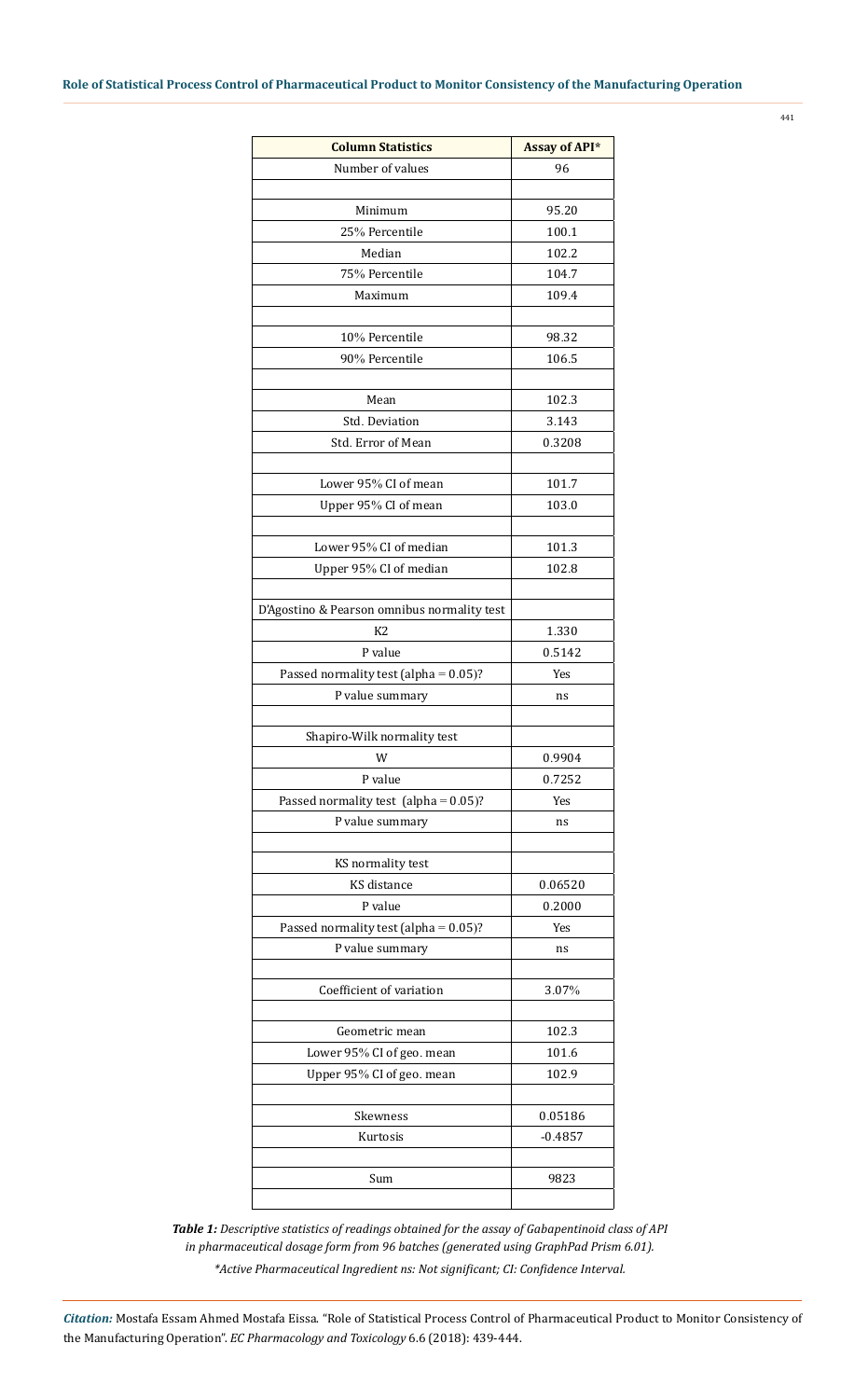442

On the other hand, Box-and-whisker plot, shown in figure 1, showed pattern of data distribution with no outliers could be detected [13]. This finding was confirmed using Robust regression and Outlier removal (ROUT) method at Q = 10.0% by GraphPad Prism 6.01 [14]. Thus the sample is homogenous with no aberrant numbers that cause rejection before conducting further analysis.



*Figure 1: Box plot diagram showing the pattern of data distribution for the assay of 96 batches of gabapentinoid class of API in pharmaceutical dosage form with no outliers could be detected. (generated using Minitab® 17.1.0).*

Figure 2 illustrated SPC tools performed on raw data. Normality assumption was confirmed by normal probability plot which is prerequisite for trending chart construction. However, capability plot showed that the process is shifted toward the USL. While the short-term process is still within the specification range, over long term it may exceed the USL [15]. Moreover, capability histogram showed in addition to the upper shift, a flattening with plateau appearance indicating possible mix of more than one operation into single process [16].



*Figure 2: Capability Sixpack quality tools for normally distributed assay results of 96 batches of gabapentinoid class of API in pharmaceutical formula (generated using Minitab® 17.1.0)*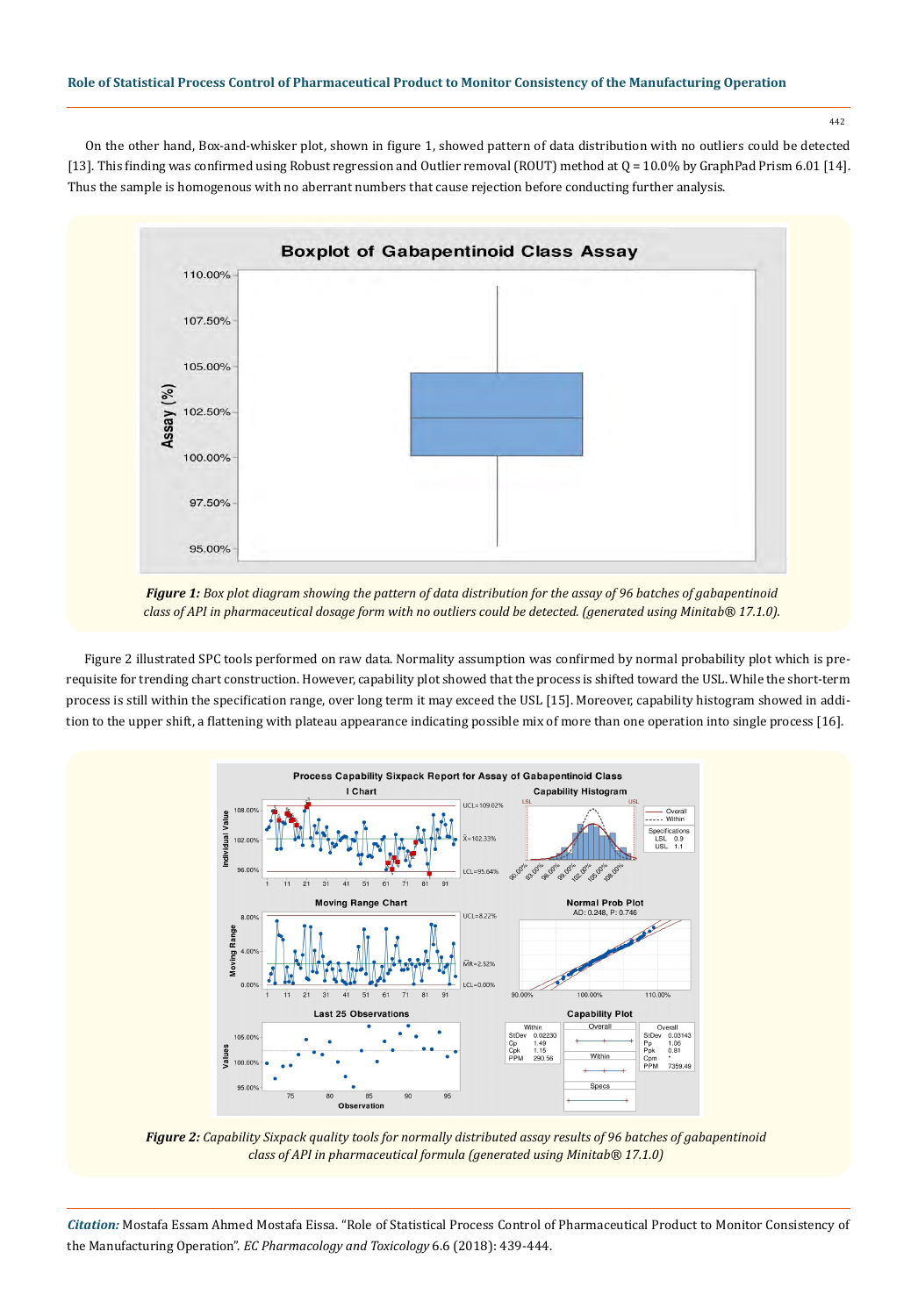443

I-MR chart is composed of two charts: MR which provides measure for process variation and should be investigated first before I chart to exclude that variation in the mean of I chart is not attributed to the process variability. MR chart showed normal variability pattern with no out-of-control points [Interpret the key results for I-MR Chart - Minitab Express. Support.minitab.com, http://support.minitab.com/ en-us/minitab-express/1/help-and-how-to/control-charts/how-to/individuals-data/i-mr-chart/interpret-the-results/key-results/, last accessed on 12/09/2017]. However, I chart showed clusters of special-cause variation points "red-dotted batches". The last 25 readings did not show any kind of specific or recurring pattern that influence the process. Interestingly, the assay mean that was shifted toward upper limit initially, was drawn in the lower limit side direction. The general trend is decreasing with time then rising again at the end, indicating a fluctuation in the apparently oscillating process. Further investigation is required to determine the root cause of such behavior during manufacturing process, especially capsule filling operation. It should be noted that all results of the assay were within the acceptance criterion. Extraneous factors associated with process shift of the assay results should be investigated. For example, one of the assignable causes was found during investigation (at least partially) could be attributed to the machine wearing, where scheduled maintenance interval time should be shortened and/or partial or total replacement should be conducted. Moreover, the manufacturing machine operation should be conducted with the same processing parameters in each shift without deviation throughout the whole operation period of the manufactured product.

The current process needs improvement and not centered with the risk of drifting toward the USL. Thus, the capability values provided under the capability plot in figure 2 cannot provide true measure for the process efficiency because it was unstable and hence unpredictable. Out-of-control batches should be investigated and the causative factors should be corrected before reestablishing new process monitoring parameters. SPC detected spots that should be investigated to achieve better GMP control in the process which is considered by the definition provided by FDA crucial for the release of pharmaceutical products.

## **Conclusion**

SPC could detect out-of-control batches for single monitored process. By spotting these aberrant points, non-compliance to GMP should be elucidated even though these batches had met the specification limit and the factors these deviation should be investigated to prevent their reoccurrence. Yet, they provided early warning for the possible excursions that could emerge if these deviations were not properly corrected before any true out-of-specification results would occur.

## **Acknowledgements**

None.

# **Conflict of Interest**

Author has declared that no competing interests exist.

## **Bibliography**

- 1. [Welty Gordon. "Framework for Continuous Improvement".](http://www.wright.edu/~gordon.welty/J_GXP_C_CI_01_09.pdf) *Journal of GXP Compliance* 13.1 (2009): 79-89.
- 2. [Food and Drug Administration, HHS. "Current good manufacturing practice and investigational new drugs intended for use in clinical](https://www.ncbi.nlm.nih.gov/pubmed/18850678)  trials. Final rule". *Federal Register* [73.136 \(2008\): 40453-40463.](https://www.ncbi.nlm.nih.gov/pubmed/18850678)
- 3. Chatterjee MB. "Applying Lean Six Sigma in the Pharmaceutical Industry". NY, USA: Ashgate Publishing, Ltd., (2014).
- 4. [Food and Drug Administration \(FDA\). "Guidance for industry: Quality systems approach to pharmaceutical cGMP regulations". Rock](https://www.fda.gov/downloads/Drugs/Guidances/UCM070337.pdf)[ville, MD: Pharmaceutical CGMPs \(2006\).](https://www.fda.gov/downloads/Drugs/Guidances/UCM070337.pdf)
- 5. [US Food and Drug Administration \(FDA\). "Facts about the current good manufacturing practices \(CGMPs\)" \(2015\).](https://www.jostchemical.com/wp-content/uploads/pdf/cGMPs.pdf)
- 6. [Mitra Amitava. "Fundamentals of quality control and improvement". John Wiley & Sons \(2016\).](http://allaboutmetallurgy.com/wp/wp-content/uploads/2016/12/Fundamentals-of-Quality-Control-and-Improvement.pdf)